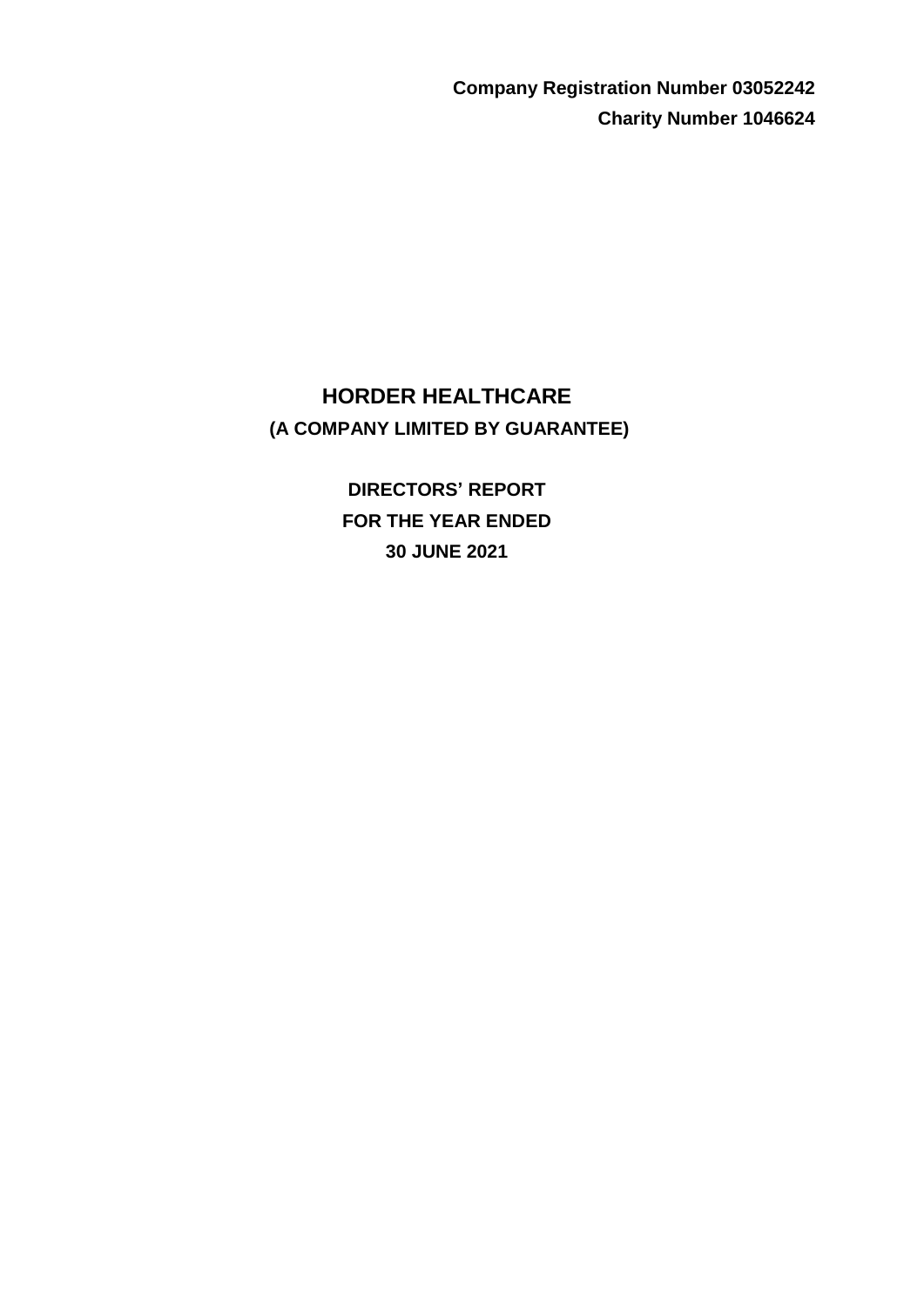# **LEGAL AND ADMINISTRATIVE INFORMATION**

## **Board of directors**

The directors who served during the period were:

Dr C E Bell Mrs R Cunningham Thomas Mr S L Dance (Chair) Mr P A Flamank Mrs J Grover (nee Ebert) Mrs A L Parker Mr P J Soer (resigned 28 January 2021) Mr J W Turner Dr R J Tyler (Chief Executive) Dr D W Yates

# **Company secretary**

Mr H<sup>1</sup> Hatfield

#### **Chief executive** Dr R J Tyler

# **Honorary President**

Mr S C Gallannaugh

## **Registered office**

The Horder Centre St John's Road **Crowborough** East Sussex TN6 1XP

## **Professional advisor**

The charity's principal professional advisors include the following:

## **Bankers**

Barclays Bank Plc 1 Churchill Place London E14 5HP

## **Independent auditor**

RSM UK Audit LLP 25 Farringdon Street London EC4A 4AB

## **Solicitor:**

Cripps Pemberton Greenish Number 22 Mount Ephraim Tunbridge Wells Kent TN4 8AS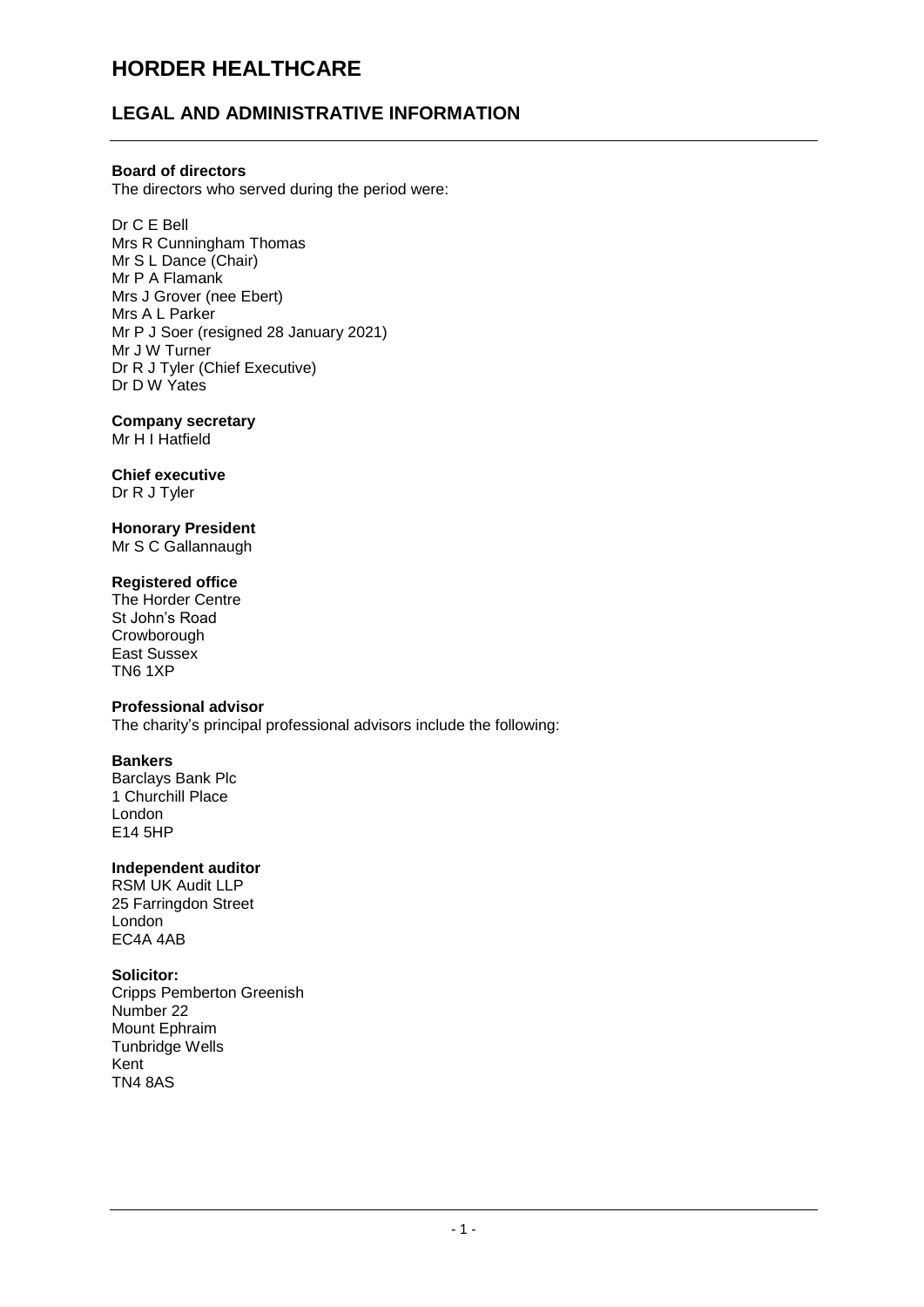# **BOARD OF DIRECTORS' REPORT AND STRATEGIC REPORT**

The Directors (who are also trustees of the charity for the purposes of the Charities Act) present their annual report together with the audited consolidated financial statements of Horder Healthcare (the Company) for the year ended 30 June 2021. The Board of Directors confirm that the Annual Report, which includes the Strategic Report, and financial statements of the Company comply with the current statutory requirements, the requirements of the company's governing document and the provisions of the Statement of Recommended Practice (SORP) "Accounting and Reporting by Charities" including FRS102 "The Financial Reporting Standard applicable in the UK and Republic of Ireland", (as amended for accounting periods commencing from 1 January 2019). The report and statements also comply with the Companies Act 2006 as Horder Healthcare is a company limited by guarantee.

# **Status**

Horder Healthcare is a charity, founded in 1954, and operates two acute hospitals – The Horder Centre in East Sussex, a renowned provider of orthopaedic and musculoskeletal (MSK) services, and The McIndoe Centre in West Sussex, which focuses on plastic reconstructive and ophthalmology services. Services at The Horder Centre are supported by clinics located in Seaford and Eastbourne.

Horder Healthcare is a charitable company limited by guarantee established under a Memorandum of Association and governed by its Articles of Association. Horder Healthcare has two wholly owned subsidiary companies:

## McIndoe Healthcare Services Limited

Prior to the acquisition of The McIndoe Centre in 2015, the previous owners of The McIndoe Centre had registered a number of companies in order to protect the McIndoe name – McIndoe BVI Limited, McIndoe Consultants Limited, McIndoe Cosmetic Limited, McIndoe Eyes Limited, McIndoe Hospital Limited, McIndoe International Limited and McIndoe TV Limited. Horder Healthcare brought these together under the umbrella of McIndoe Healthcare Services Limited (Company Registration Number 09846138), which was incorporated on 28 October 2015. The intermediate holding company and the seven subsidiary companies remain dormant and non-trading.

## Horder MSK Limited

Horder MSK Limited (Company Registration No. 09182301) was incorporated on 19 August 2014. Horder MSK Limited participates in a not for profit consortium comprised of Sussex Community NHS Foundation Trust, Care Unbound Limited (trading as Here) and Sussex Partnership NHS Foundation Trust. The consortium (Sussex MSK Partnership) was formed to provide musculoskeletal services to the Clinical Commissioning Groups of Central and East Sussex.

Horder MSK Limited holds a 50% share in a joint venture, SMSKP2 Limited, that holds the head contract to provide MSK services to the East Sussex CCGs of High Weald Lewes Havens and Eastbourne Hailsham & Seaford.

Based on this, these financial statements consolidate the results of the charitable company and of its wholly owned subsidiary Horder MSK Limited on a line by line basis together with its joint venture SMSKP2 Limited using the Equity method.

# **Objective**

Horder Healthcare's charitable purpose is to advance health, and the relief of patients suffering from ill health. Its mission is to be a leading provider of high quality healthcare services, demonstrably improving patients' health and striving to make a positive difference to people's lives. The Charity's vision is to demonstrate its purpose through the provision of outstanding healthcare, and support to the wider community through investment in training, research and community wellbeing.

The Directors have referred to the Charity Commission's general guidance on public benefit when reviewing the Company's vision and objectives and in planning future activities. In particular, the Directors consider how planned activities and the management of resources will provide maximum 'benefit'.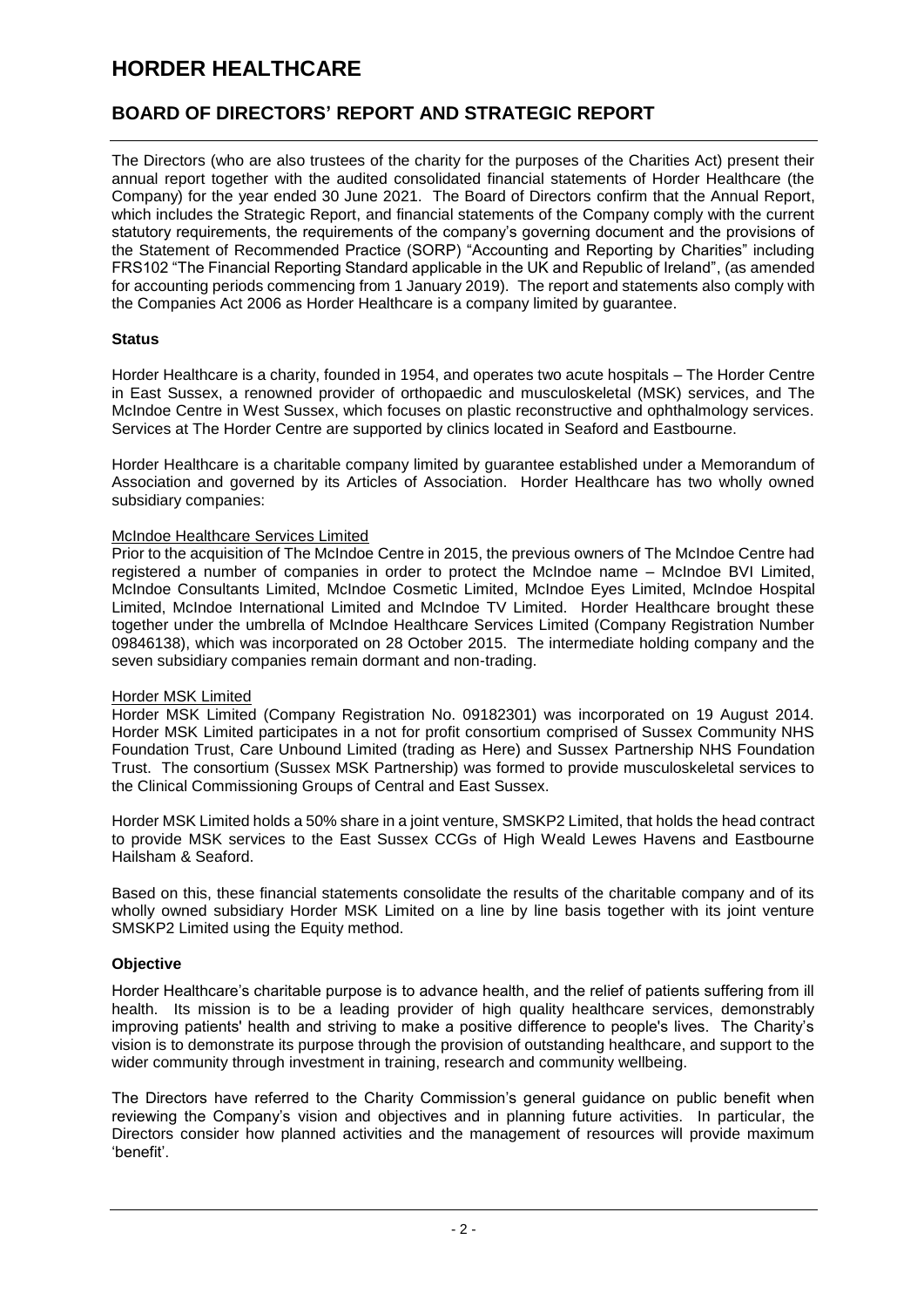# **BOARD OF DIRECTORS' REPORT AND STRATEGIC REPORT**

## **Board of Directors**

Under the Articles of Association, the Board of Directors (the Board) is elected by a vote of the current members.

The members of the Board who served during the year are set out on the Legal and Administrative Information page at the front of these financial statements.

In accordance with the Articles of Association, at the General Meeting on 28 November 2020 Dr R J Tyler, Mr P J Soer and Mrs R Cunningham-Thomas retired from the Board and being eligible were reelected. Mr Soer subsequently retired in January 2021.

Mrs A L Parker, Mr J W Turner and Dr D W Yates will retire by rotation at the next General Meeting and being eligible offer themselves for re-election. Mr P A Flamank will retire on or before the 8th March 2022, being the anniversary of his maximum term of nine years as a Director and not eligible for reselection.

## **Directors and governance**

#### Appointment, training and induction

The Board may appoint replacement or additional directors at any time. There is a detailed Recruitment Policy in place, which describes the process for publishing the vacancy, the interview and selection process, and the steps taken prior to the new Director taking up their role. These include the completion of a Disclosure and Barring Service (DBS) check; completion of a 'Fit and Proper Person' Self-Declaration; and checks of the Bankruptcy Register, the Disqualified Directors' Register and the Register of Removed Trustees. Satisfactory references are also sought.

New Directors undergo a comprehensive induction, which includes time spent at each Horder Healthcare site, meetings with members of the Executive Team and the provision of an induction 'pack' of background and guidance documents, including those relevant to a registered charity.

Training to enhance skills and knowledge is encouraged for all Directors. Details of trustee training courses (new and refresher) are circulated together with other topics of interest.

The Board meets formally usually up to nine times a year in addition to the General Meeting, a strategy/planning day and any ad-hoc workshops and meetings. Meetings continued throughout the Covid-19 pandemic albeit on a 'remote' basis, utilising Microsoft Teams. It is hoped that meetings will be able to revert to 'in person' towards the end of 2021.

The Board is responsible for setting strategy and ensuring resources to achieve those strategic aims; monitoring the performance of the Executive Team; and overseeing and ensuring that robust governance and risk management systems are in place.

## Board Committees

In addition to the Board meeting there are Remuneration, Finance and Resource, Audit and Clinical Governance committees in place which meet up to four times a year, each working within a constitution agreed by the main body.

## Executive Management

The Board has appointed a senior Executive Team to manage the activities of the Charity and to ensure that the Charity's operational plans are implemented. The Board has established a framework of delegated authority levels for these officers.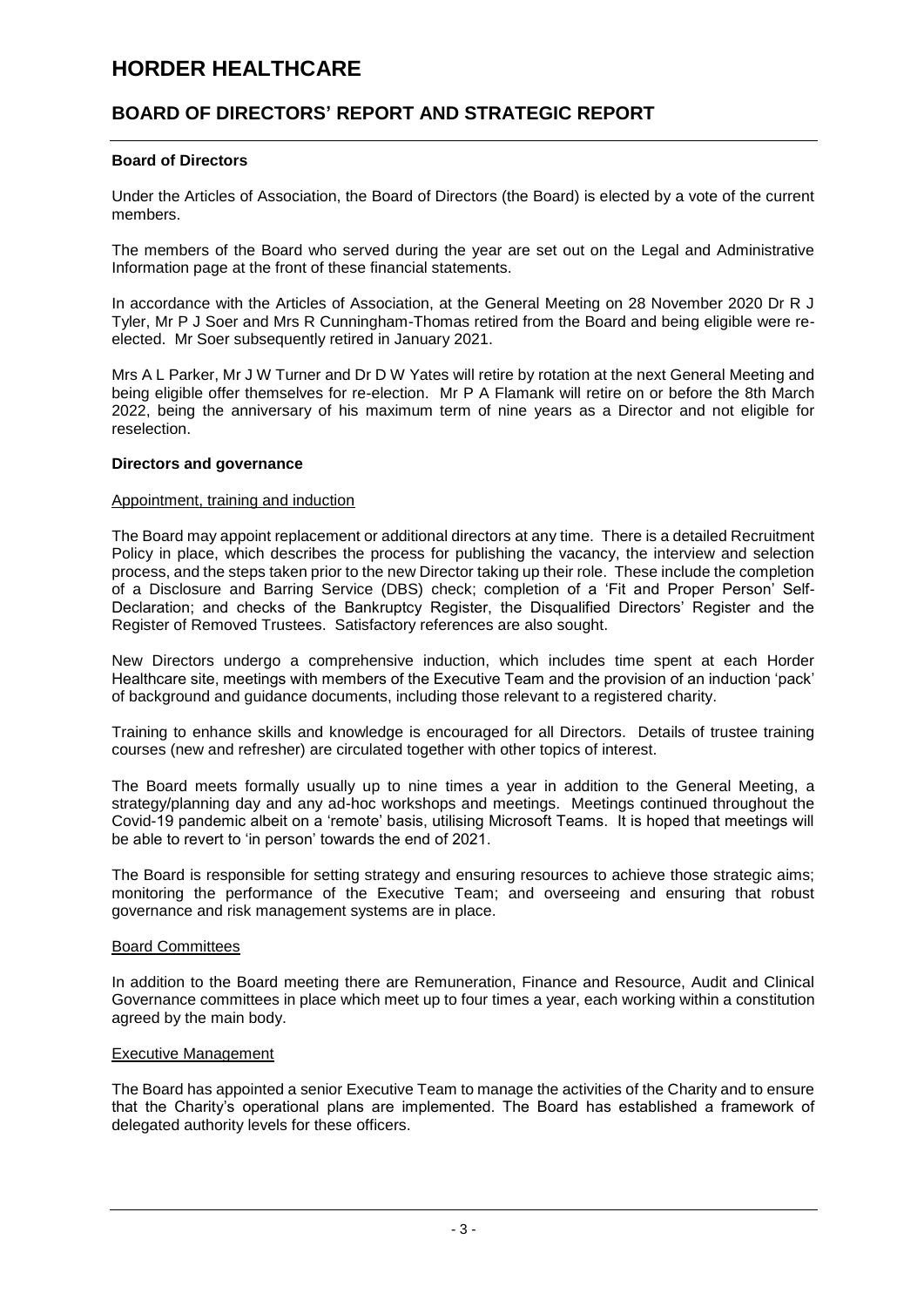# **BOARD OF DIRECTORS' REPORT AND STRATEGIC REPORT**

## Directors' Insurance

Horder Healthcare maintains insurance policies on behalf of all the directors against liability arising from negligence, breach of duty and breach of trust in relation to the charitable Company based on the indemnity limit of £10,000,000. The total premium paid during the year in relation to this policy was £8,916.

## **Strategic Report**

#### Our Performance

2020/21 was dominated by the ongoing challenges of Covid-19. The Charity remained under the original Covid-19 NHS contract from 1 July to 31 December 2020. This was superseded by a new NHS contract which came into effect on 1 January 2021 and continued until 31 March 2021. Finally, there was a return to pre-Covid-19 trading conditions with effect from 1 April 2021, which continued for the balance of the financial year ending 30 June 2021. It should be noted that these contracts applied only to in-patient acute services. Community based musculoskeletal services (MSK) continued to be funded by local commissioners for the entirety of 2020/21.

In these circumstances, the overriding priority remained the safe provision of high quality services. Considerable effort was required to ensure that both the Horder Centre and the McIndoe Centre provided safe, Covid-19 free, environments. Additional detail is provided within the risk section of this report, but specific measures included:

- A COVID-19 management policy was developed and implemented.
- All practices were reviewed and standards were maintained throughout in line with national guidance.
- Clinical staff received additional training in the use of Personal Protective Equipment, donning and doffing.
- Staff screening was undertaken with the Infection Prevention Control Nurse supporting the Human Resources team with individual assessments.
- PCR screening for frontline staff was implemented with screening for patients becoming part of a routine pre-assessment process.
- Staff who reported Covid-19 positive were supported with regular welfare checks and advice.

These measures enabled the Charity to continue to provide its full range of existing services. By the end of 2020/21, 5,671 procedures had been performed; 21,259 outpatient consultations undertaken; and 19,152 physiotherapist and extended scope practitioner appointments held (including attendances at health and fitness classes), across Horder Healthcare's four locations in Crowborough, East Grinstead, Eastbourne and Seaford.

As well as ongoing service provision, the Charity has continued to deliver a high quality of service throughout 2020/21 with some of its key achievements including:

- Maintaining an "Outstanding" Care Quality Commission (CQC) rating for The Horder Centre, and a "Good" rating for The McIndoe Centre.
- Maintaining VTE (venous thromboembolism) exemplar status at The Horder Centre.
- 99% of patients rated their experience with Horder Healthcare as excellent or very good.
- 99% of all patients were likely or very likely to recommend Horder Healthcare to friends and family.
- Our MSK service has introduced First Contact Practitioners, advanced physiotherapists working alongside GPs in their practices, managing patients presenting with musculoskeletal problems where previously they would have needed to be seen by a GP.

*The information above has been extracted from Horder Healthcare's Quality Account for 2021. A copy of this report, which contains more information about all of the above achievements, is available from our website at <https://www.horderhealthcare.co.uk/media/3704/horder-healthcare-quality-account-2021.pdf>*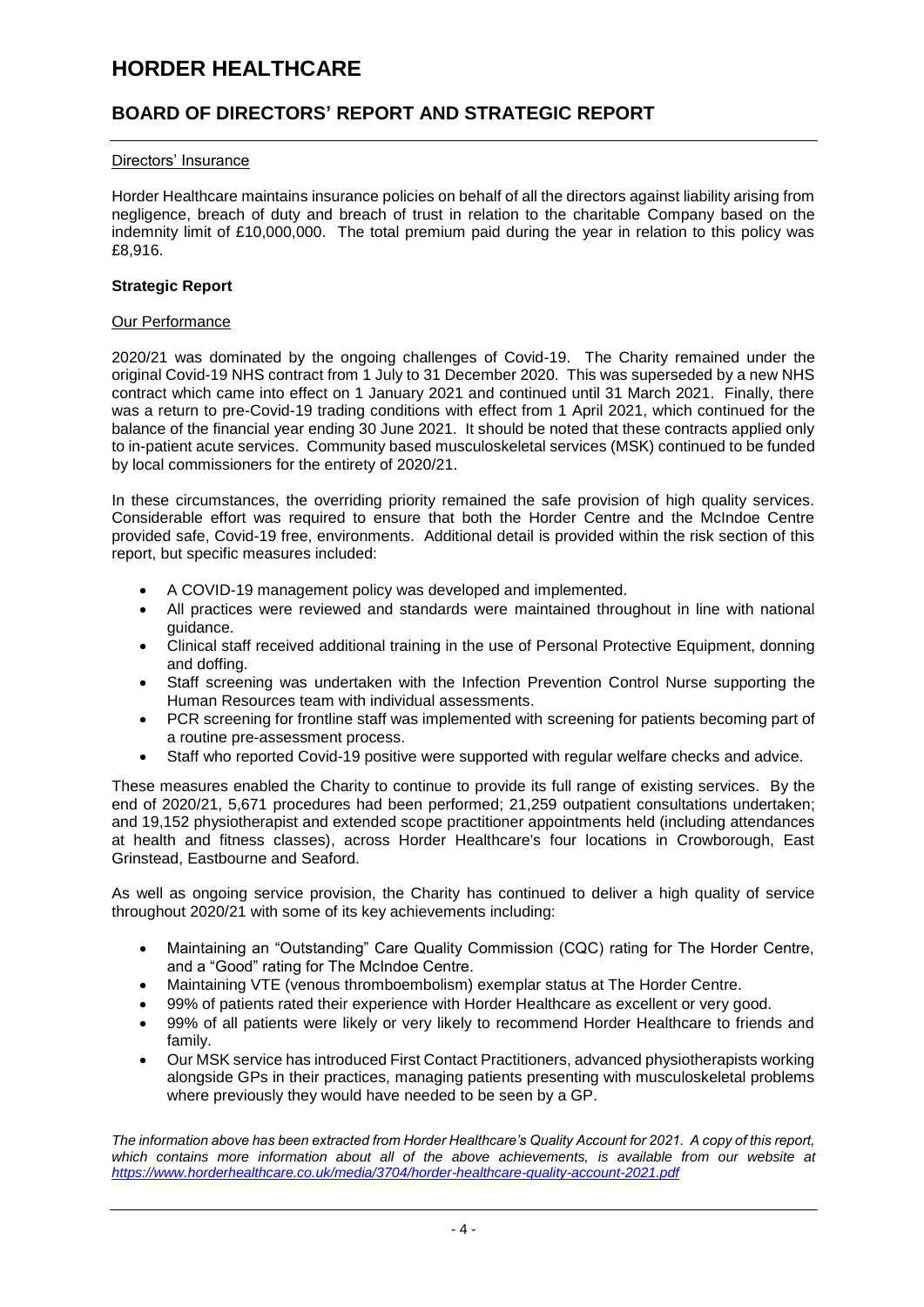# **BOARD OF DIRECTORS' REPORT AND STRATEGIC REPORT**

#### Key Performance Indicators

Horder Healthcare monitors its performance using a wide range of indicators from across the business. As a healthcare provider, these include quality and outcome measures, as well as financial indicators. An example of these is shown below, with additional quality indicators included in the previous section of this report.

The cessation of routine activity during March 2020 due to Covid-19 makes a year-on-year comparison difficult. The impact of the Covid-19 pandemic continued to be felt throughout the whole of the subsequent year, as detailed above, with the significant drop in Physiotherapy Appointments and Health & Fitness Class Attendances entirely due to the pandemic. Whilst contracts were maintained throughout 2020/21, the MSK team had a period of furlough between June and August 2020 followed by a period of flexi-furlough until November 2020. This reflected the activity based nature of the contract, with lower levels of activity arising from community based Covid-19 restrictions. Health and Fitness classes were resumed virtually in October 2020, with face-to-face classes being reintroduced from August 2021.

Nevertheless, the Charity continues to be a significant provider of both elective surgery and physiotherapy and maintains an excellent patient satisfaction rate.

|                                               | 2020/21 | 2019/20* | 2018/19 |
|-----------------------------------------------|---------|----------|---------|
| <b>Activity</b>                               |         |          |         |
| Number of Procedures                          | 5,671   | 6,099    | 6,874   |
| <b>Outpatient Consultations</b>               | 21,259  | 20,856   | 23,512  |
| Physiotherapy Appointments                    | 19,086  | 27,411   | 28,116  |
| <b>Health &amp; Fitness Class Attendances</b> | 66      | 17,813   | 18,027  |
| Quality                                       |         |          |         |
| <b>Patient Satisfaction Rate</b>              | 99%     | 100%     | 99%     |
| Friends & Family Recommendation Rate          | 99%     | 99%      | 99%     |
| <b>Financial</b>                              |         |          |         |
| Total Income                                  | £33.4m  | £29.2m   | £29.2m  |

*\*Activity and Quality figures for the 9 months to 31 March 2020, due to Covid-19*

#### Principal Risks and Uncertainties

Horder Healthcare recognises that risk management is an integral part of good management practice and is part of the organisation's culture. The Board has overall responsibility for ensuring systems and controls are in place, sufficient to mitigate any significant risks which may threaten the achievement of Horder Healthcare's organisational objectives.

In addition, the Board has appointed Crowe (UK) LLP to fulfil the internal audit function and undertake periodic reviews in line with a programme of internal audits determined by the Audit Committee. Reports are issued to and reviewed by the Audit Committee. During 2020/21 this included a review of our risk management processes.

Assurance is the bedrock of evidence that gives confidence that risk is being controlled effectively, or conversely, highlights that certain controls are ineffective or there are gaps that need to be addressed. It is important therefore that the scope of the assurances is set in the context of the organisation's strategic objectives:

- 1. Safe
- 2. Solvent
- 3. Sustainable

All staff have a responsibility for identifying actual or potential hazards and risks and reporting/escalating issues in accordance with the Risk Management Policy and Horder Healthcare's Incident Reporting Policy. Within Horder Healthcare, strategic risks are identified by the Board and Executive through horizon scanning and a risk review against each year's identified strategic objectives.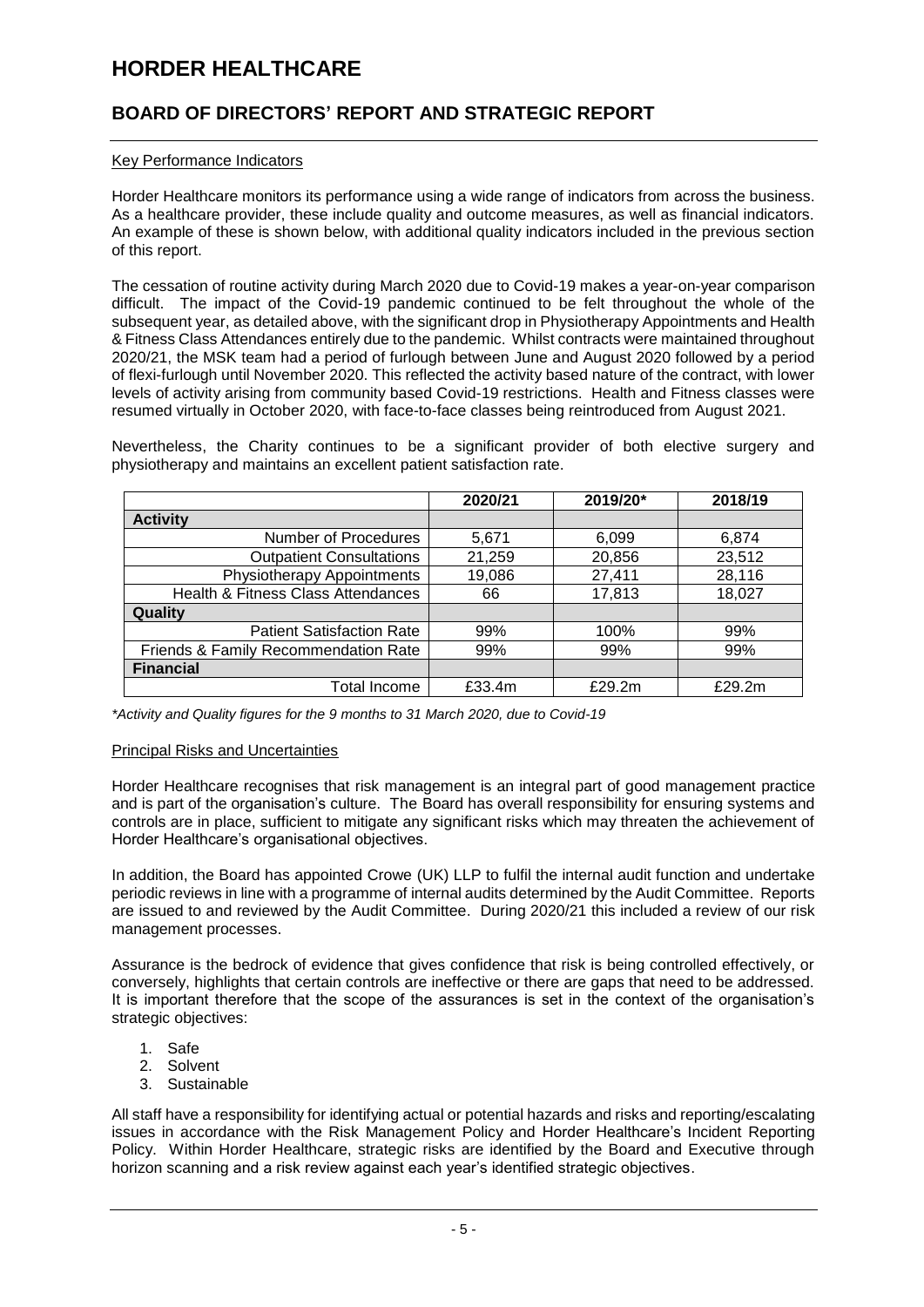# **BOARD OF DIRECTORS' REPORT AND STRATEGIC REPORT**

Operational risks are identified from incidents or near misses reported on the Datix risk management system or from internal audits (e.g. health and safety, infection control), external audits (e.g. CQC, CCG, PLACE etc.) or risk assessments.

All risks have 'controls' and 'assurances' recorded against them, or have plans to put them in place. These are reviewed regularly by the Executive team, by the Senior Management Team on a monthly basis and also by the Board.

Horder Healthcare has identified a number of key risks this year both internally and from the external environment. The Covid-19 pandemic has been the main risk to activity at Horder Healthcare during this year. We have mitigated our risk by maintaining 'blue' and 'green' pathways for clinical care. Testing of both patients and staff has provided assurance that our sites remain alert to individuals who may pose a risk.

Activity at The McIndoe Centre increased due to the transfer of NHS trauma activity from Queen Victoria Hospital NHS Foundation Trust in East Grinstead, whilst The Horder Centre experienced reduced activity after undertaking fractured neck of femur cases from Maidstone and Tunbridge Wells NHS Trust. These changes and the pandemic also created a staffing welfare risk and staff working in the clinical environments during these times found work challenging from a mental health perspective. Staff vaccination has been key in reducing our risks associated with staff sickness as a result of contracting Covid-19.

Another key risk internally remains the lack of availability of clinical staff for recruitment. Although this has been well managed and safe staffing levels maintained, the use of agency staff poses a risk to the quality of care we are able to deliver and this remains a significant risk for the future.

The most significant risk to have impacted the organisation towards the end of this reporting period is our ability to return to 'normal' activity following the end of the NHS contracts linked to the Covid-19 pandemic. While the country reduces restrictions on the public, restrictions within the hospital setting have not changed, this has the risk of impacting on our ability to return to full capacity at pre Covid-19 levels. Changes in the make-up of the virus and the potential for a third wave pose a risk to activity if staff and patients require isolation.

Despite the disruption caused to the organisation as a result of the pandemic, focus has been maintained on risk management processes and controls.

## Financial review

As has been noted above, 2020/21 was dominated by the continuance of the original Covid-19 NHS contract, and its subsequent replacement with a new NHS contract. The budget for 2020/21 was set whilst the Charity remained under the original NHS contract and national negotiations were underway to vary the original terms. Under the circumstances, a decision was taken to roll-forward the 2019/20 expenditure budgets with a plan to achieve an in-year break-even position in line with the 2019/20 outturn. This, in turn, reflected contractual limitations on the organisation's ability to generate private income, along with considerable uncertainty as to a potential second or third Covid-19 wave.

Subsequent contract revisions did enable the organisation to undertake some private activity although this was limited by the need to maintain a safe Covid-19 environment as detailed above. Activity was also restricted over the December to January period as the second wave of Covid infections impacted on access to critical care beds.

The return to pre-Covid-19 trading terms in April 2021 was marked by a steady increase in activity, subject to continuing Covid-19 restrictions. A considerable backlog of NHS elective orthopaedic activity, accumulated during the period of the NHS contract, coupled with suppressed levels of private patient demand, saw a return to near pre-Covid-19 levels of activity across both of our hospitals.

In the midst of this considerable uncertainty, it was very pleasing that the Charity achieved a surplus of £915,000. This included Furlough income of £151,000. This reflects both the ongoing cost-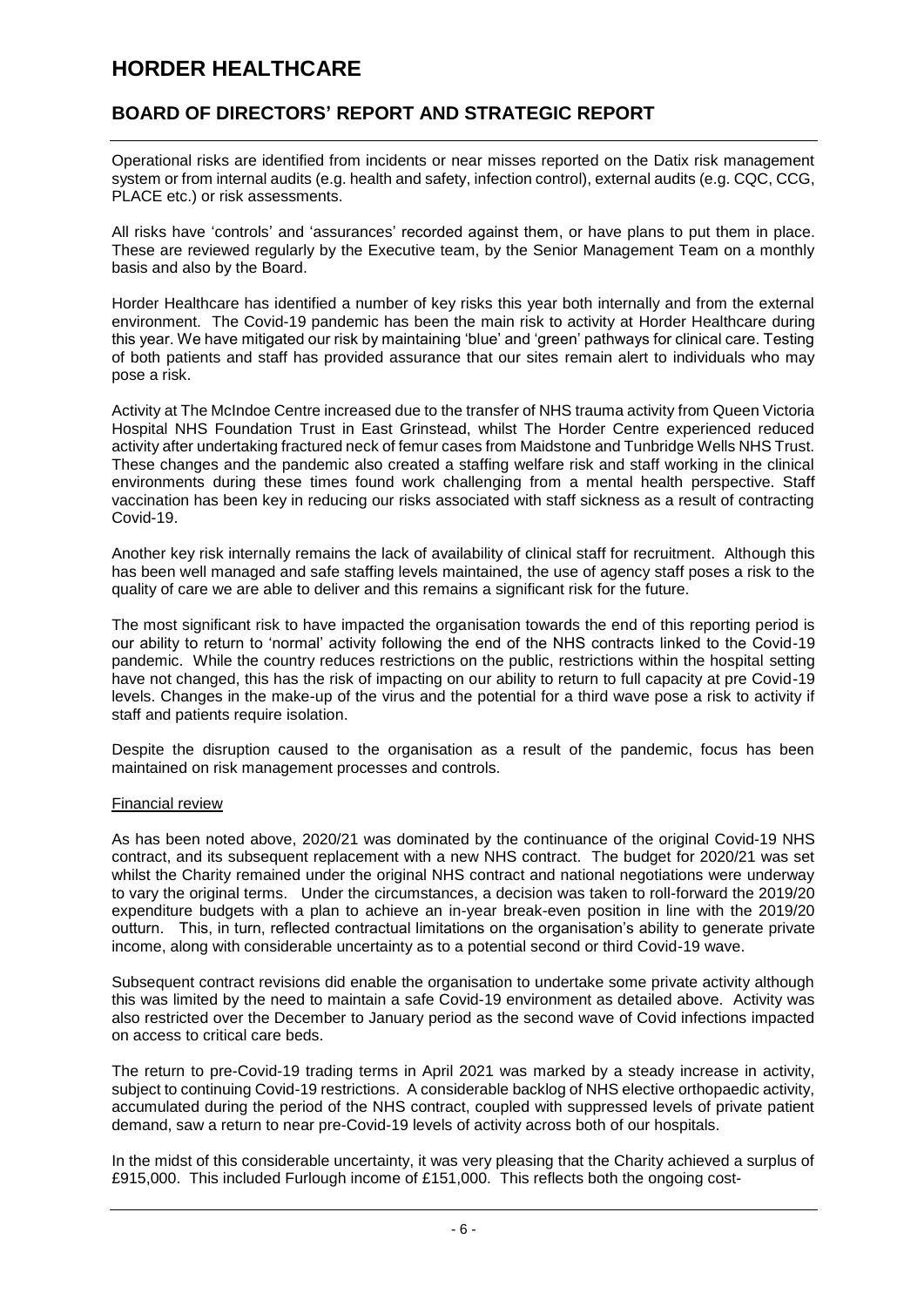# **BOARD OF DIRECTORS' REPORT AND STRATEGIC REPORT**

containment measures introduced as part of the original five year recovery plan presented to the Board in July 2018, and the steady increase in activity undertaken in the final three months of the financial year.

Horder Healthcare has a wholly owned subsidiary, Horder MSK Limited. Horder MSK Limited has a 50% share in a joint venture, SMSKP2 Limited. SMSKP2 Limited holds the head contract to provide MSK services to the East Sussex CCGs of High Weald Lewes Havens and Eastbourne Hailsham & Seaford. Horder Healthcare, through Horder MSK Limited, shares the risk and reward in this contract with its Joint Venture partner.

The East Sussex MSK contract was awarded for five years with effect from April 2015. Under the terms of the contract, commissioners retained the option to extend the contract for a further two years from April 2020. In March 2019, commissioners offered SMSKP2 Limited a two year contract extension which was subsequently accepted. The contract will therefore run until March 2022. During 2020/21, commissioners indicated a willingness to extend the contract for a further 12 months, running until March 2023. The proposed contract terms mitigate risks arising from the Covid-19 accumulated NHS backlog, and the joint venture company has agreed to this further extension.

The aggregate amount of capital and reserves and the results of the joint venture for the last relevant financial year were as follows:

|                | Capital and reserves Profit for the year<br>2021 | 2021   |
|----------------|--------------------------------------------------|--------|
|                |                                                  |        |
| SMSKP2 Limited | 58.814                                           | 37,065 |

The results of Horder MSK Limited have been consolidated into the Horder Healthcare financial statements on a line by line basis and those of the joint ventures accounted for using the Equity method

## Future Developments

2021/22 will continue to be shaped by the national post Covid-19 recovery programme. As noted above, NHS waiting lists have grown considerably during the Covid-19 period and there is an appropriate focus on ensuring that these patients are treated equitably in respect of both clinical urgency and length of wait. The initial focus will be on those patients already on the Horder Centre waiting list. However, there are likely to be further NHS waiting list initiatives, and the Charity is well placed to bid for this work as it becomes available. Similarly, there is growing evidence of suppressed private patient demand and both the Horder Centre and the McIndoe Centre are well placed to benefit from this.

Operationally, we remain focused on financial improvements and longer-term sustainability. Capital investments will continue to reflect a balanced approach to maintenance, improvement and service transformation. Investment in IT and the estate will ensure that key elements of our infrastructure remain fit for purpose, whilst 2021/22 will see a significant investment in digital technology as phase one of a wider digital transformation programme gets under way.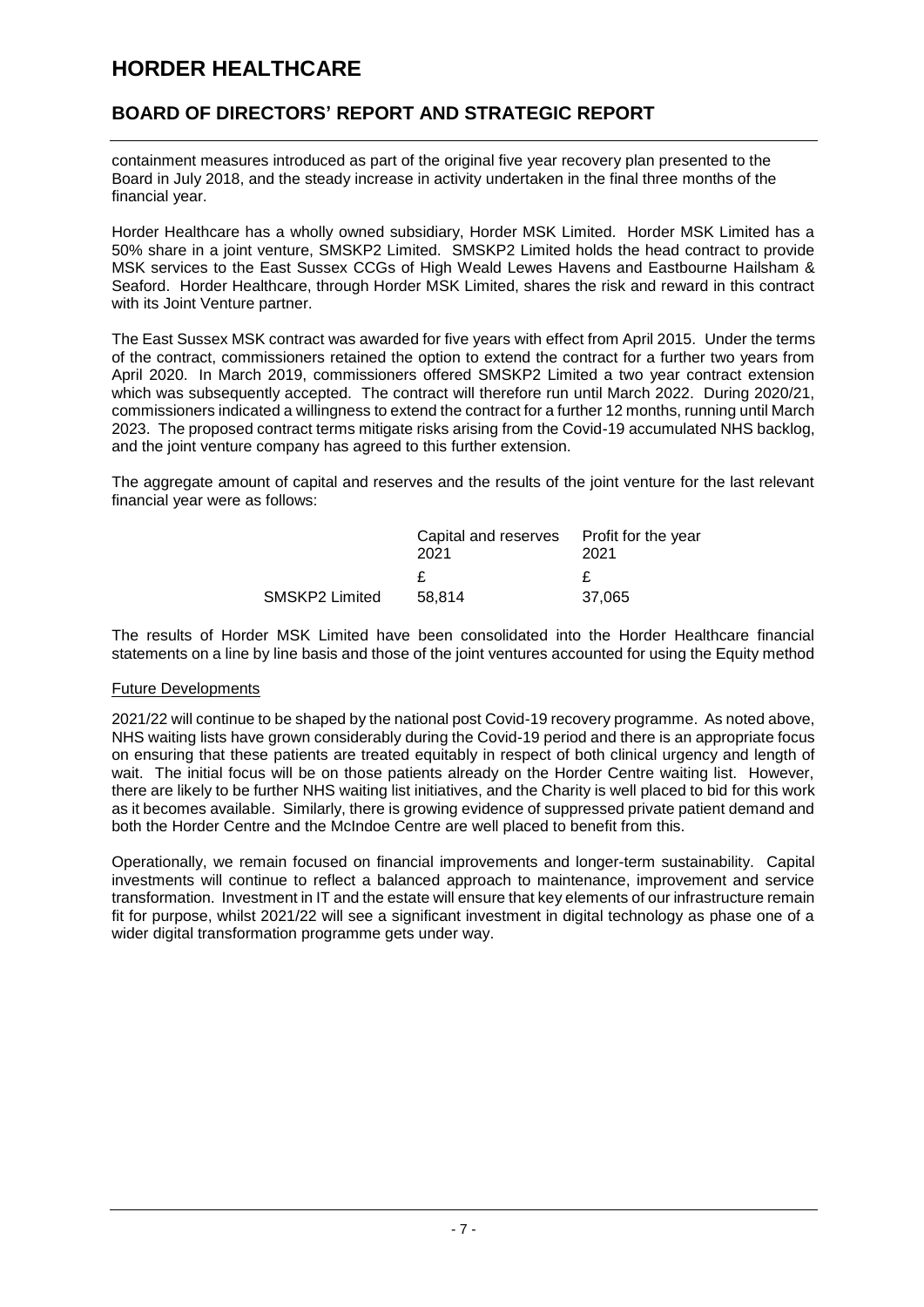# **BOARD OF DIRECTORS' REPORT AND STRATEGIC REPORT**

# **Pay policy**

The Remuneration Committee determines remuneration policy and practices with the aim of attracting, recruiting, motivating and retaining high calibre people. The Remuneration Committee makes reference to the external market ensuring that it is working within a framework which is legal, transparent, competitive, fair, affordable and providing value for money for the charity. The Remuneration Committee ensures that there is a clear link with performance. The Charity considers its key management personnel to be its Board of Directors and Senior Executive team. The remuneration for key management personnel is set annually in accordance with the pay policy, with any changes taking effect from 1 July each year.

## **Reserves policy**

Horder Healthcare's consolidated funds at June 2021 amounted to £64.9m of which £55.4m is represented by buildings, other fixed assets and restricted funds, leaving unrestricted funds of £9.5m of which £1.7m has been designated for capital expenditure. Horder Healthcare's consolidated free reserves were therefore £7.8m, which is equivalent to over four months of fixed costs. This level is considered to fall within a range acceptable to the Board. The charity's own funds as set out in the financial statements amount to £64.8m.

Horder Healthcare needs reserves to provide resilience if faced with a significant downturn in income or other adverse events. In considering the level of free reserves it should hold, it has regard to the future operating results adjusted for downside risk. It models the effect of possible reductions in income on gross contribution, particularly having in mind the continuing challenges facing the NHS on which Horder Healthcare depends for 72% of its income. In the longer term, it also needs to have free reserves to enable it to invest in its infrastructure and the development of its business.

Horder Healthcare reviews its reserves policy at least once a year.

## **Investment policy**

Horder Healthcare's Finance and Resource Committee (FRC) has responsibility for the development of an investment policy and the management of Horder Healthcare's investments, within the investment policy framework set by the Board. In discharging these responsibilities, the FRC considers:

- The charity's attitude toward risk, investment returns and volatility
- Types of investments, including ethical considerations
- The management of investments e.g. setting benchmarks and targets by which investment performance will be judged
- The authorisation of investment decisions.

As a result of the Board's cautious appetite towards financial risk, at the end of the 2018/19 financial year the decision was taken to withdraw investments held by investment managers. Since 2019/20, these funds have been held in a bank deposit account and are subject to a Board-level agreed protocol for the use of the funds.

The Finance and Resource Committee continues to monitor the organisation's investment requirements, in accordance with the investment policy, and makes recommendations to the Board at least once a year.

## **Financial instruments**

The Charity operates on normal commercial terms with its suppliers and patients who are all in the UK.

The Charity operates in credit in its transactions with the Bank and thus is not exposed to interest rate risk with any borrowings from that source.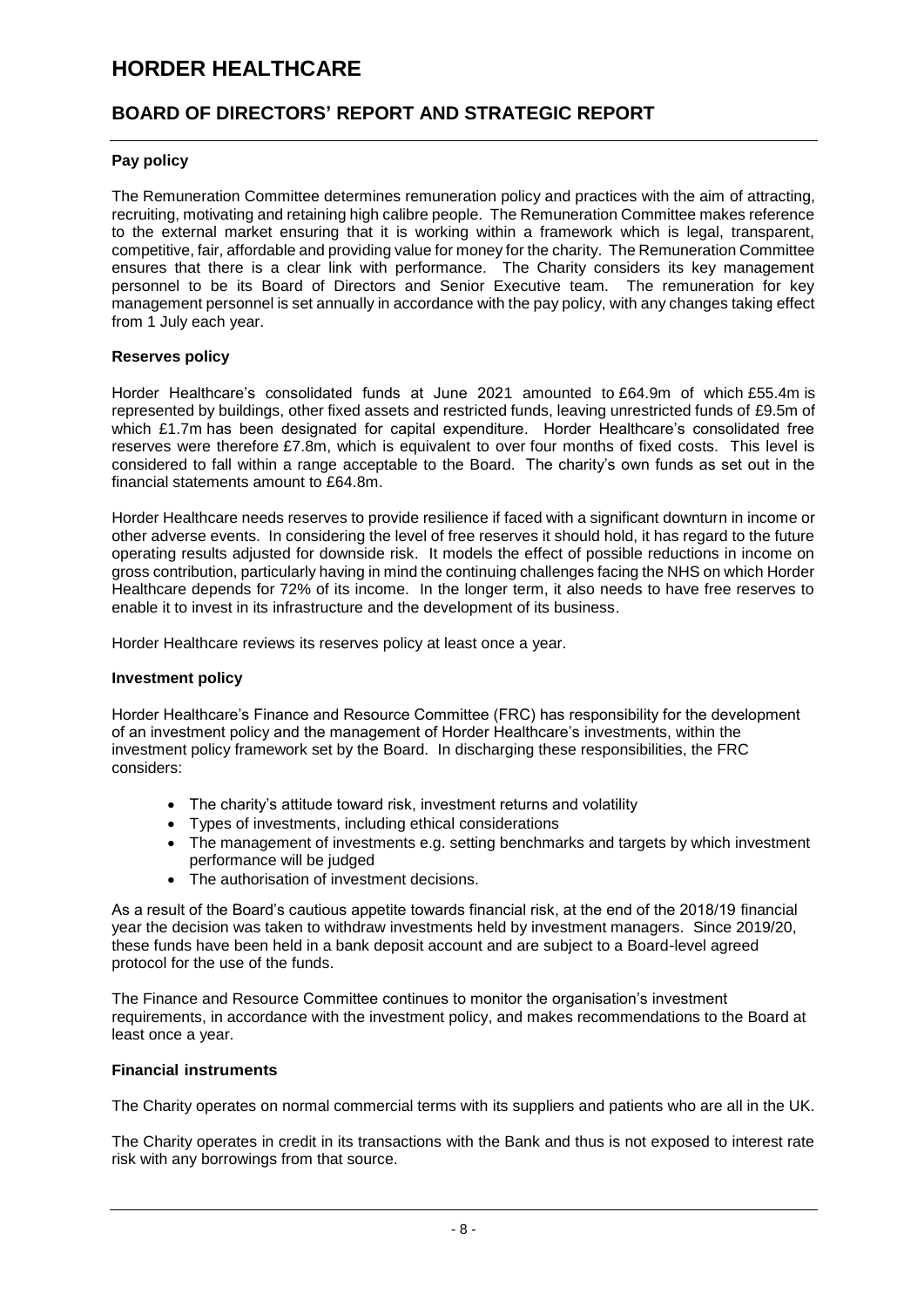# **BOARD OF DIRECTORS' REPORT AND STRATEGIC REPORT**

## **Stakeholder Engagement (Section 172(1) statement)**

The Directors are aware of their duty under s.172 of the Companies Act 2006 to act in the way that they consider, in good faith, would be most likely to promote the success of the Charity to achieve its charitable purpose, which includes having regard to all stakeholders.

We identified the most important stakeholders based on past stakeholder communications. The table below sets out our approach to stakeholder engagement during 2020/21:

| <b>Stakeholders</b>              | Why are they important to Horder                                                                                                                                    | Horder<br>Healthcare's<br>What<br>is                                                                                                                                                                                                                                                                                                                                                                                                                                                                                                                                                                                                                                                                                                                                                                                                                              |  |
|----------------------------------|---------------------------------------------------------------------------------------------------------------------------------------------------------------------|-------------------------------------------------------------------------------------------------------------------------------------------------------------------------------------------------------------------------------------------------------------------------------------------------------------------------------------------------------------------------------------------------------------------------------------------------------------------------------------------------------------------------------------------------------------------------------------------------------------------------------------------------------------------------------------------------------------------------------------------------------------------------------------------------------------------------------------------------------------------|--|
|                                  | <b>Healthcare</b>                                                                                                                                                   | approach to engage with them                                                                                                                                                                                                                                                                                                                                                                                                                                                                                                                                                                                                                                                                                                                                                                                                                                      |  |
| Employees                        | Employees are our most valuable<br>asset. Our people's commitment is<br>essential for us to deliver on our<br>vision<br>and<br>mission<br>as<br>an<br>organisation. | Monthly 'breakfast with the boss'<br>sessions, an opportunity for staff at<br>all levels within the organisation to<br>meet informally with members of<br>the Executive Team and discuss all<br>aspects of the business. These<br>were put on hold during the Covid-<br>19 pandemic in order to maintain<br>the safety of our staff but will be<br>reinstated late in 2021;<br>• Quarterly formal 'all staff' CEO<br>briefing sessions;<br>• Twice-weekly 'Covid-19' updates<br>during the height of the pandemic,<br>together<br>with<br>regular<br>'pulse'<br>surveys. The annual 'Engagement<br>Survey' will be reintroduced in<br>2021/22.<br>• Structured annual appraisal<br>programme;<br>• Structured<br>statutory<br>and<br>staff'<br>mandatory<br>ʻall<br>training<br>programme;<br>• See also 'employee involvement'<br>section of this report, below. |  |
| Patients                         | Delivering the highest standards of<br>care to our patients is central to our<br>and<br>vision<br>mission<br>as<br>an<br>organisation.                              | • Bi-annual patient forum;<br>• Regular patient surveys;<br>• Utilisation of PROMs data to drive<br>service improvement;<br>• Utilisation of clinical audit data to<br>drive service improvement.                                                                                                                                                                                                                                                                                                                                                                                                                                                                                                                                                                                                                                                                 |  |
| <b>NHS Commissioners</b>         | The NHS accounts for over 70% of<br>Maintaining good<br>our income.<br>relationships is key to securing this<br>income stream.                                      | • Regular formal contract meetings;<br>• Informal meetings with key<br>commissioners;<br>• Membership of the NHS 'getting it<br>right first time' (GIRFT) initiative.                                                                                                                                                                                                                                                                                                                                                                                                                                                                                                                                                                                                                                                                                             |  |
| Private health<br>insurers (PMI) | PMI constitute a growing income<br>which<br>is<br>stream<br>increasingly<br>important to the business.                                                              | • Quarterly contract meetings with<br>top three PMI providers.                                                                                                                                                                                                                                                                                                                                                                                                                                                                                                                                                                                                                                                                                                                                                                                                    |  |
| <b>NHS Providers</b>             | Working closely with NHS providers<br>reaffirms<br>Horder<br>Healthcare's<br>position within the<br>local health<br>economies in which it operates.                 | Ongoing informal contacts at CEO<br>and Executive level.                                                                                                                                                                                                                                                                                                                                                                                                                                                                                                                                                                                                                                                                                                                                                                                                          |  |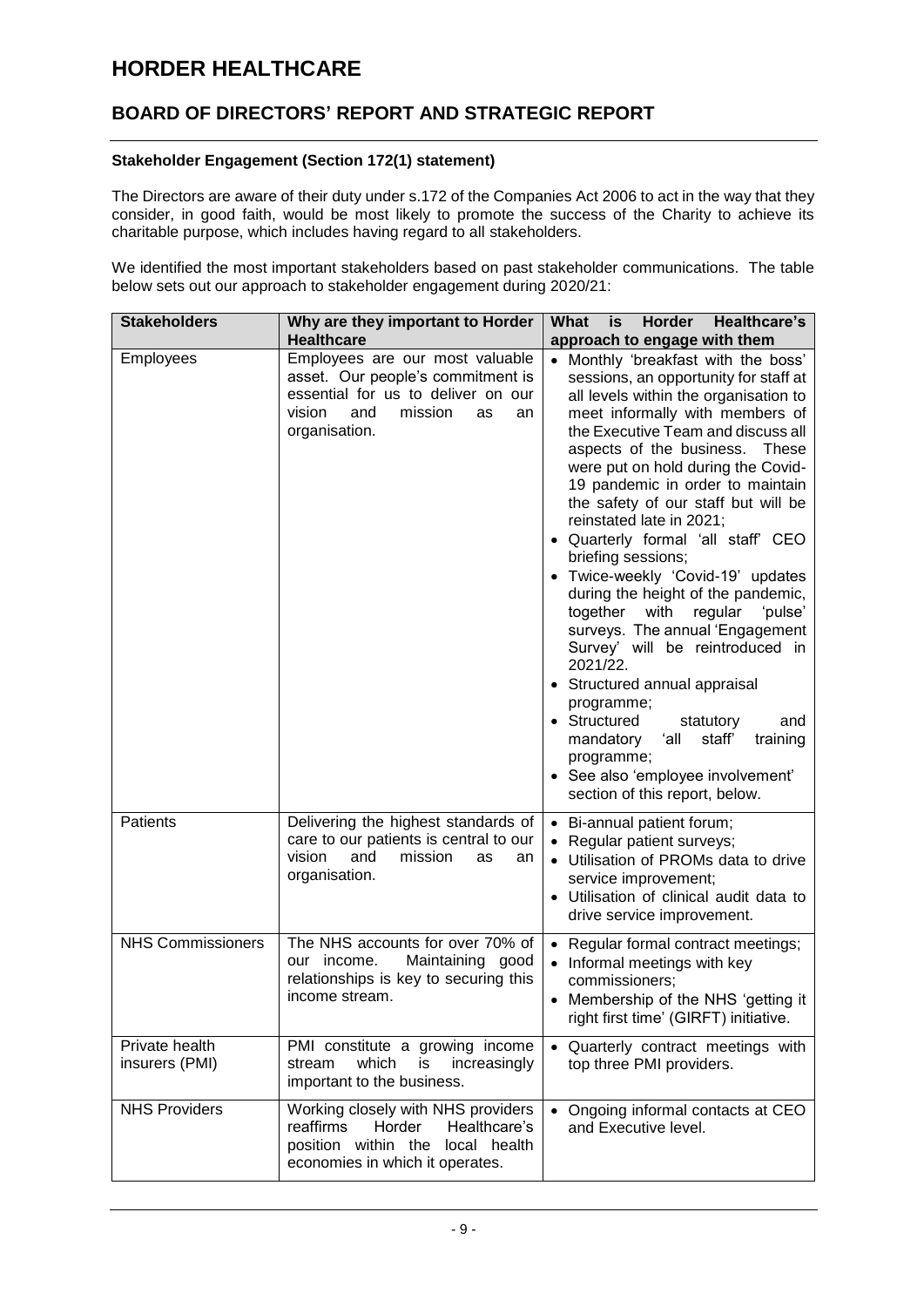# **BOARD OF DIRECTORS' REPORT AND STRATEGIC REPORT**

| <b>Stakeholders</b>                  | Why are they important to Horder<br><b>Healthcare</b>                                                                                                                                                                  | What<br><b>Horder</b><br>Healthcare's<br>is<br>approach to engage with them                                                                                                                                                                                                                                                                                                                                        |
|--------------------------------------|------------------------------------------------------------------------------------------------------------------------------------------------------------------------------------------------------------------------|--------------------------------------------------------------------------------------------------------------------------------------------------------------------------------------------------------------------------------------------------------------------------------------------------------------------------------------------------------------------------------------------------------------------|
| Independent Sector<br>(IS) Providers | Working closely with IS providers at<br>an industry level helps to shape the<br>industry response to national health<br>initiatives<br>Horder<br>and<br>ensure<br>Healthcare<br>fully<br>issues<br>are<br>represented. | CEO is an elected member of the<br>$\bullet$<br><b>Independent Healthcare Providers</b><br>Network (IHPN) strategic council;<br>Horder Healthcare executives sit<br>on various IHPN working groups.                                                                                                                                                                                                                |
| <b>Regulators</b>                    | Horder Healthcare is regulated by<br>the Charity Commission and the<br>Care Quality Commission (CQC).                                                                                                                  | Annual regulatory review and gap<br>$\bullet$<br>analysis by Board of Trustees;<br>Regular formal and<br>informal<br>$\bullet$<br>contact with CQC inspectorate.                                                                                                                                                                                                                                                   |
| Consultants                          | Having good working relationships<br>with our consultant body allows us to<br>deliver the best patient care.                                                                                                           | Medical<br>Advisory<br>Quarterly<br>$\bullet$<br>Committee meetings<br>Biennial review meetings with<br>$\bullet$<br>each consultant<br>Specialty based meetings with<br>plastics and ophthalmology<br>Engagement of consultants in<br>hospital<br>clinical<br>governance<br>meetings<br>morbidity<br>and<br>and<br>mortality meetings<br>Consultant<br>representation<br>in.<br>specific organisational projects. |
| Key<br>Suppliers/Contractors         | <b>Building</b><br>developing<br>and<br>good<br>relationships with our key suppliers<br>the<br>delivery<br>supports<br>οf<br>our<br>services.                                                                          | Regular Joint Service Review<br>meetings.                                                                                                                                                                                                                                                                                                                                                                          |

# **Employee involvement**

During 2020/21, rather than conduct a single, annual staff survey, in view of the impact on all staff as a result of the Covid-19 pandemic, Horder Healthcare conducted regular Covid-19 specific surveys, which produced the following highlights:

- 92% of staff felt confident in the Horder Healthcare leadership team to make the right decisions to manage through the crisis.
- 86% of staff felt that their line manager helped them to adapt to organisational changes throughout Covid-19
- 88% of staff felt they had the right resources and benefits from Horder Healthcare to support them through the Covid-19 pandemic.
- As a result of feedback, during the height of the pandemic the leadership team communicated with the workforce twice weekly, supported by regular ad hoc updates at departmental level.

2020/21 saw a significant focus on colleagues' health and wellbeing. During and following the Covid-19 pandemic, the aim was to support all colleagues, whether attending work 'as normal', working from home, on furlough or those who were shielding. For any individual who was absent from their usual workplace for a period of time, a 'return to work' plan was put in place to give them the support and tools to return to work safely. Supporting the mental health and wellbeing of our colleagues featured strongly during the year and continues to do so. A monthly health and wellbeing calendar was introduced, with a wide range of initiatives to support all colleagues. In addition, Horder Healthcare trained over twenty Mental Health First Aiders and increased the number of Speak up Guardians.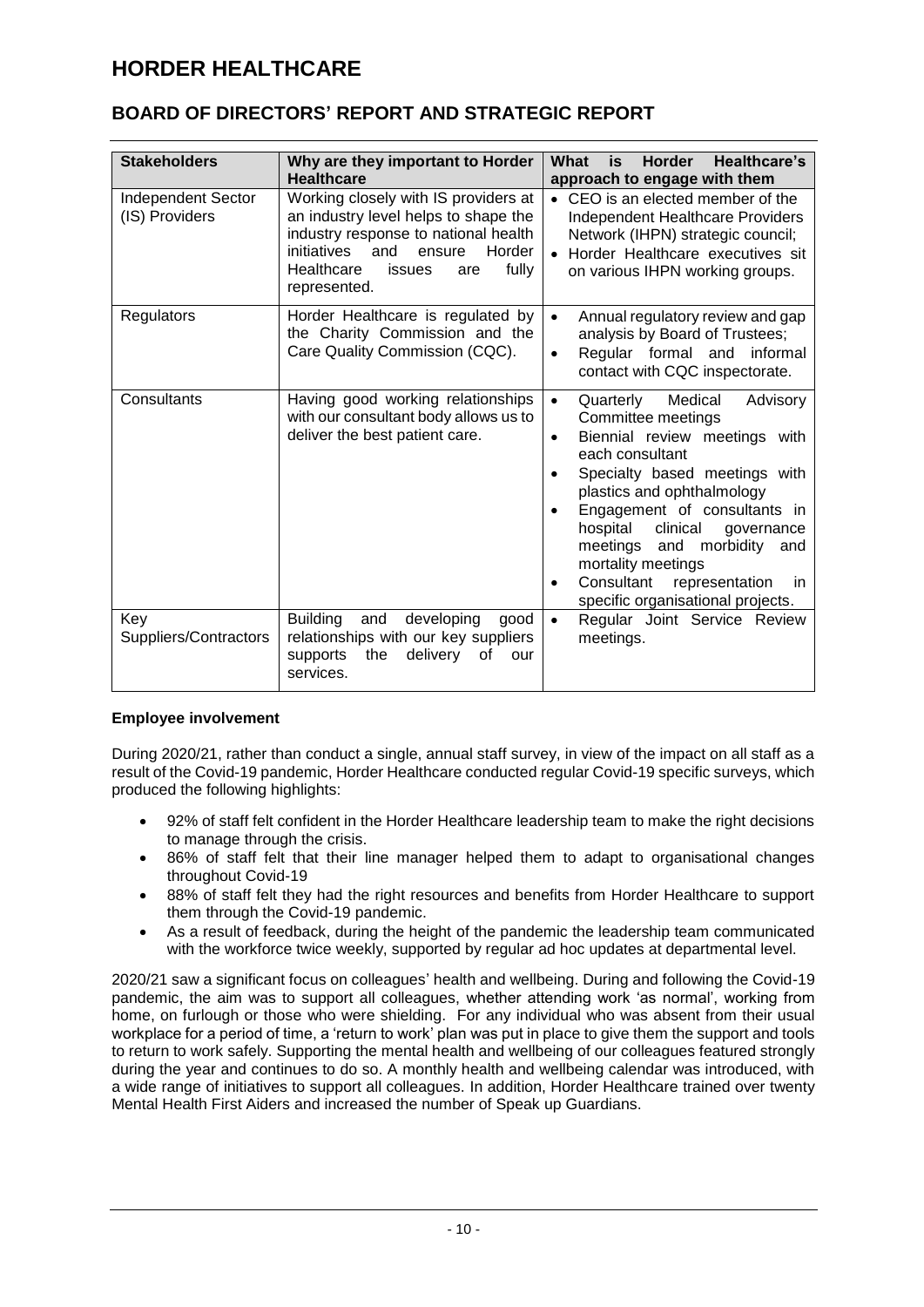# **BOARD OF DIRECTORS' REPORT AND STRATEGIC REPORT**

## **Disabled persons**

Horder Healthcare employs disabled persons when they are suitable for a particular vacancy and every effort is made to ensure that they are given full and fair consideration when such vacancies arise. Managers work closely with the organisation's Occupational Health provider so that if an employee becomes ill or disabled while working at Horder Healthcare they can, where possible and with reasonable adjustment, continue in employment.

During employment, Horder Healthcare seeks to work with all employees, taking into account their personal circumstances, to ensure appropriate training, development and advancement opportunities are available to enable them to reach their full potential.

The number of disabled persons employed by the Company during the year was thirteen (2020: eight).

## **Fundraising**

Although a charity, Horder Healthcare is not reliant on fundraising activities to raise money to fund its services. There are only a small number of fundraising activities undertaken each year, which account for less than 1% of total income.

During 2020/21, due to the impact of Covid-19, we did not have a specific fundraising focus although donations and bequests continued to be received. We are extremely grateful to all those who have supported Horder Healthcare in this way.

On occasion, Horder Healthcare receives a donation or bequest of a significant sum and although these rarely have stipulations attached to them on how the money should be spent, we try to use these for specific projects/items. Such was the case following the receipt of a bequest in 2019, which is only now coming to fruition. The difficulties in recruiting qualified nurses are widely known and so we took the decision to 'grow our own'. We have put in place an apprenticeship scheme through which existing members of staff may seek financial support to undertake their nurse training. This went 'live' in 2020 with the first successful applicant commencing their nursing studies in September 2021, with two more hoping to start their apprenticeships in February 2022.

We were able to continue to fund our surgical bursaries, introduced in 2018 for trainees in orthopaedic higher specialist training. In May 2021, applications were received from two trainee orthopaedic surgeons to support their fellowships in surgical settings overseas. Horder Healthcare was delighted to award both individuals with a Horder Healthcare Gallannaugh Bursary, named in recognition of the influence on the development of the Charity by orthopaedic surgeon and consultant Charles Gallannaugh. At the McIndoe Centre, we were able to welcome back to the team our aesthetic fellow. This fellowship, funded through charitable funds, enables a pre-Consultant level doctor from Queen Victoria Hospital NHS Foundation Trust to expand their knowledge, skills and training in the field of plastic surgery that would not ordinarily be seen in an NHS hospital.

Fundraising activities in 2020/21 included the following:

- Sale of merchandise
- Charitable Trust applications
- Donations received
- Receipt of legacies and bequests
- Gift Aid
- Unity Lottery

The Charitable Funds Committee, chaired by the Chief Executive, oversees the collection and distribution of funds received from the above activities. The Committee also has responsibility for ensuring that best practice in the areas of fundraising and the management of charitable funds is followed, as recommended by the Charity Commission and the Fundraising Regulator.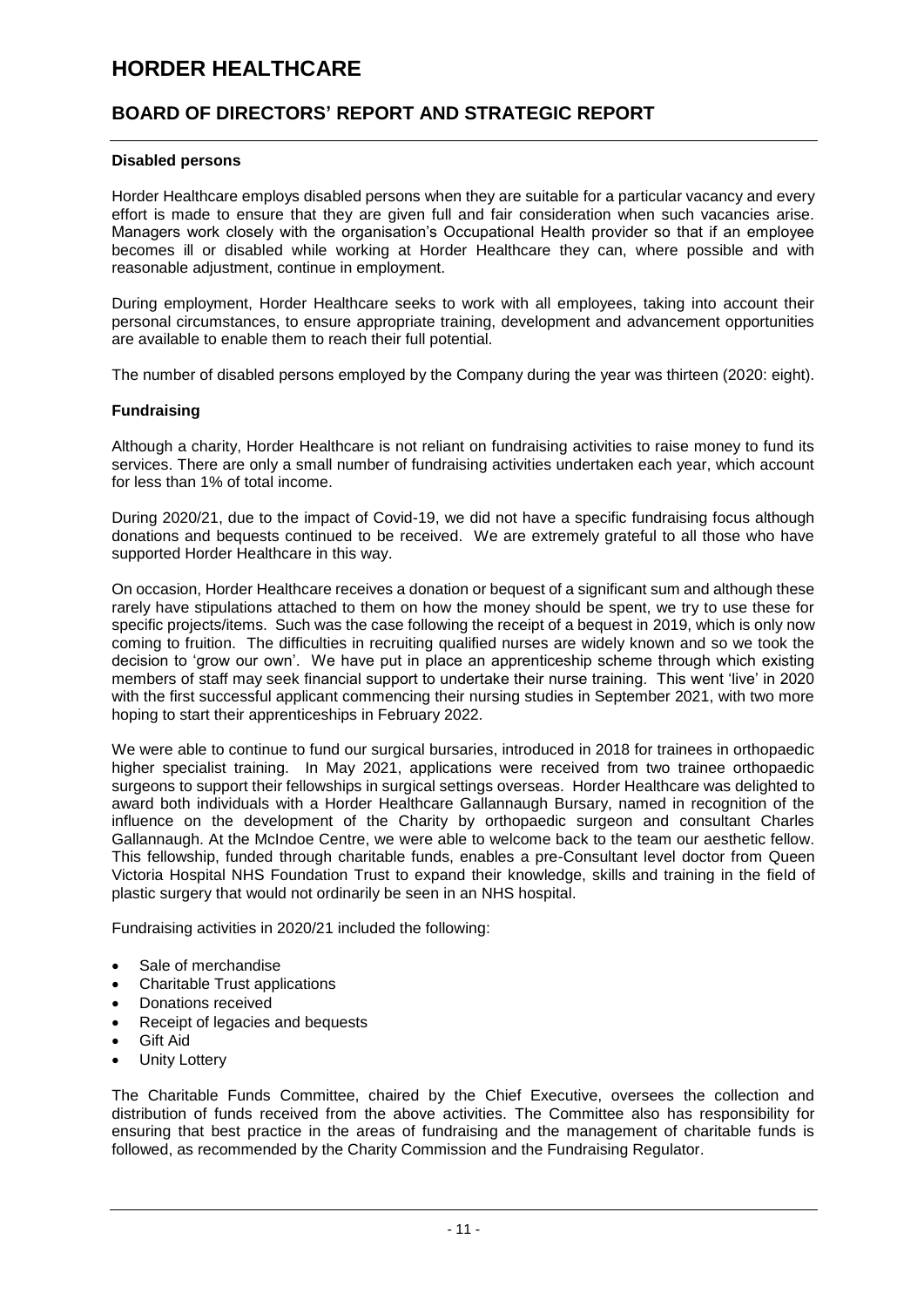# **BOARD OF DIRECTORS' REPORT AND STRATEGIC REPORT**

Occasionally, individuals (e.g. ex-patients) will raise funds for Horder Healthcare by undertaking activities such as a sponsored walk, although this is not at the request of the organisation. No other third parties are involved in raising funds for, or on behalf of, the Charity (e.g. a professional fundraiser or commercial participator).

Regardless of the level of fundraising, Horder Healthcare still has an obligation to ensure its fundraising activities are conducted lawfully, ethically and with due regard to best practice. Fundraising activities are conducted in accordance with the Horder Healthcare's Fundraising Policy, which is aligned closely to the Fundraising Regulator's Code of Fundraising Practice.

Horder Healthcare has received no complaints regarding its fundraising activities or practices during the year.

Horder Healthcare is aware of its responsibility to protect vulnerable people and other members of the public from inappropriate behaviour with regard to fundraising activities. This is an extension of the organisation's obligations as a healthcare provider, which are described in Horder Healthcare's safeguarding policies.

## **Energy and Carbon Usage**

Horder Healthcare employs the services of an energy usage consultant to review the contracts that are in place for the supply of energy and recommend the most efficient alternatives.

The emergency lighting at The Horder Centre has been replaced for more energy efficient LED lighting. Efforts have been made this year at The McIndoe Centre to ensure more efficient operation of the steam generation plant. All planned preventative maintenance of equipment is up to date.

Horder Healthcare engaged a Building Services Consultant in June 2021 to carry out a Carbon Reduction Survey and report. This survey was commissioned as the first step in making energy and carbon reductions and to identify opportunities.

The data below shows energy usage comparison between year 2019-20 and 2020-21 for Horder Healthcare in KWh:

| Usage Comparison 2019-20 v 2020-21 |           |           |            |              |
|------------------------------------|-----------|-----------|------------|--------------|
| <b>Volume (kWh/Litres)</b>         | 2019-20   | 2020-21   | variance % | variance KWh |
| <b>Electricity Consumption</b>     | 1,718,550 | 2,020,310 | 18%        | 301,760      |
| <b>Gas Consumption</b>             | 3,319,857 | 2,410,231 | (27%)      | (909, 626)   |
| <b>Fuel Usage</b>                  | 8,338     | 9.445     | 15%        | 1,216        |

## Greenhouse Gas (GHG)

The Greenhouse Gas Protocol classifies emissions into one of three scopes, largely based on proximity and control over emissions:

- **Scope 1** offers the highest degree of control, such as burning coal or gas on-site and releasing emissions through a smokestack. The emitter owns the source and has complete control over whether or not the fuel is burned and creates emissions.
- **Scope 2** encompasses grid electricity or off-site heating/cooling sources, including purchased electricity, steam, or chilled water. Users can control the amount of energy consumed, but they do not control how the energy is produced or its emissions intensity.